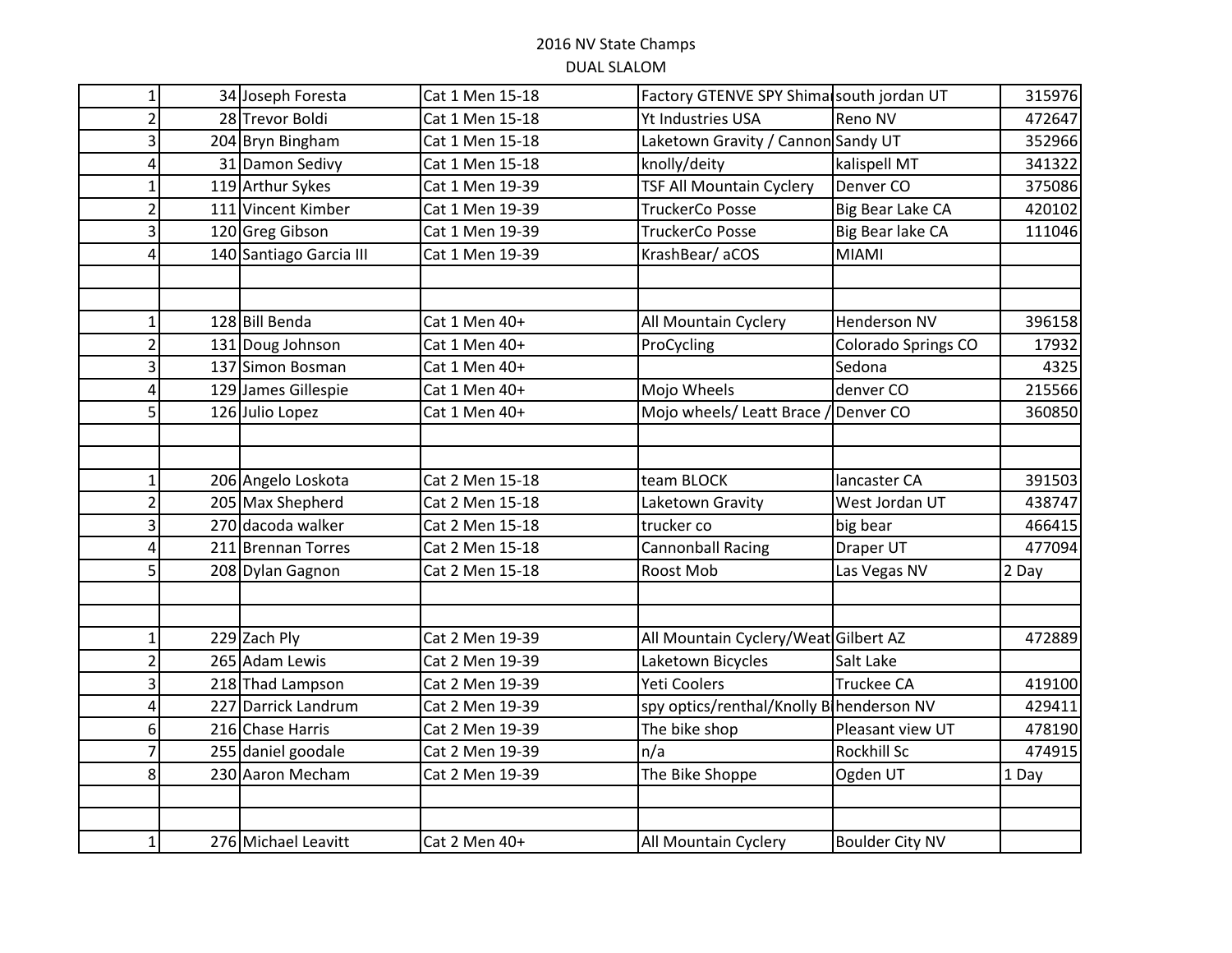## 2016 NV State Champs DUAL SLALOM

| $\overline{2}$           | 248 Jody Harris       | Cat 2 Men 40+        | The Bike shop                               | Pleasant view UT    | 177562 |
|--------------------------|-----------------------|----------------------|---------------------------------------------|---------------------|--------|
|                          |                       |                      |                                             |                     |        |
|                          |                       |                      |                                             |                     |        |
| $\mathbf{1}$             | 61 Lauren Bingham     | Cat 2/3 Junior Women | Plan 7 DS / Cannondale                      | Sandy UT            | 352968 |
| $\overline{2}$           | 258 amy FARNSWORTH    | Cat 2/3 Junior Women |                                             | <b>LAS VEGAS</b>    |        |
| 3                        | 301 Kristi Holcomb    | Cat 2/3 Junior Women |                                             | Henderson           |        |
|                          |                       |                      |                                             |                     |        |
|                          |                       |                      |                                             |                     |        |
| -1                       | 304 Ian Johnson       | Cat 3 Men 15-18      | Laketown Gravity                            | Draper UT           | 438746 |
| $\overline{2}$           | 309 Tommy Cook        | Cat 3 Men 15-18      | Roost Mob                                   | Las Vegas NV        | 470083 |
|                          | 308 Josh Lipton       | Cat 3 Men 15-18      |                                             | Chandler AZ         | 1 Day  |
|                          |                       |                      |                                             |                     |        |
|                          |                       |                      |                                             |                     |        |
| 1                        | 316 Jess Ortega       | Cat 3 Men 19-39      | ortega                                      | santa Barbara CA    | 1 Day  |
| $\overline{2}$           | 322 Steven Ortega     | Cat 3 Men 19-39      | Ortega                                      | Santa Barbara CA    | 467333 |
| $\overline{3}$           | 317 Richard Maves     | Cat 3 Men 19-39      | All Mountain Cyclery                        | <b>Henderson NV</b> | 1 Day  |
| Δ                        | 233 Hans Anderson     | Cat 3 Men 19-39      |                                             |                     |        |
|                          |                       |                      |                                             |                     |        |
|                          |                       |                      |                                             |                     |        |
| $\mathbf{1}$             | 69 Dante Silva        | Junior Men           | Chainline Bikes/ Intense/ TIChula Vista CA  |                     | 288799 |
|                          | 67 Julien Markewitz   | Junior Men           | Laketown Troy Lee Santa CrSalt Lake City UT |                     | 407655 |
| $\overline{3}$           | 68 Wyatt Thompson     | Junior Men           |                                             | Salt Lake City UT   | 1 Day  |
| л                        | 75 Luke Uhlrich       | Junior Men           |                                             | Las Vegas NV        | 495262 |
|                          |                       |                      |                                             |                     |        |
|                          |                       |                      |                                             |                     |        |
| 1                        | 44 Christine Eikmeier | Pro/Cat 1 Women      | <b>DVO Suspension</b>                       | <b>TemeculaCA</b>   | 417843 |
| $\overline{2}$           | 18 Regina Jefferies   | Pro/Cat 1 Women      | Team Ninja                                  | Phoenix AZ          | 391265 |
| 3                        | 145 Amanda Propst     | Pro/Cat 1 Women      | Zeal Optics Lee Canyon                      | Las Vegas NV        | 466361 |
| 4                        | 101 CJ Selig          | Pro/Cat 1 Women      | <b>TruckerCo Posse</b>                      | Big Bear lake CA    | 481900 |
| 5                        | 80 Holly Priest       | Pro/Cat 1 Women      |                                             | Henderson NV        | 1 Day  |
|                          |                       |                      |                                             |                     |        |
|                          |                       |                      |                                             |                     |        |
| $\overline{\phantom{a}}$ | 15 Chris Canfield     | Pro/Open Men         | Canfield Brothers Factory to bellingham WA  |                     | 172199 |
| 2                        | 6 Andrew Flaschenriem | Pro/Open Men         | Cannfield brothers                          | Whitefish           |        |